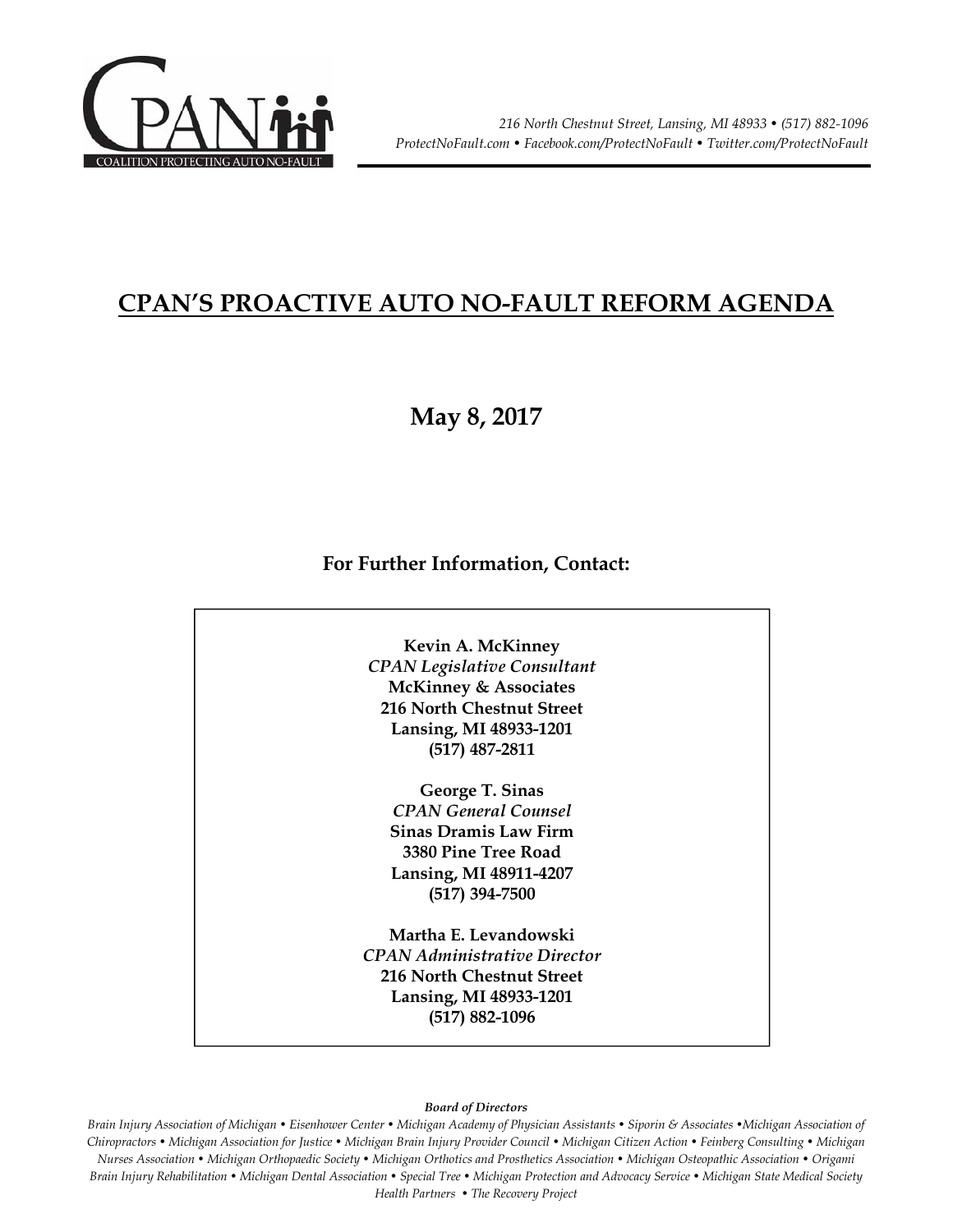

### **INTRODUCTORY COMMENT**

As a staunch defender of the Michigan Auto No-Fault Insurance Act (MCL 500.3101, *et seq*) and the innovative reparations systems it enacted, CPAN welcomes the opportunity to work with interested constituencies in an effort to strengthen the law and make it more affordable for Michigan citizens. Accordingly, in the pending legislative session, CPAN is ready to negotiate a fair, balanced, and comprehensive package of legislative reforms that would accomplish two major objectives: (1) promote cost savings and premium reductions for consumers; and (2) provide needed protection to seriously injured auto accident victims who are frequently treated unfairly in the claim handling process. These reforms are briefly summarized in Section I., entitled *"Promoting Premium Reduction and Cost Savings,"* and in Section II., entitled *"Promoting Fairness to Claimants."*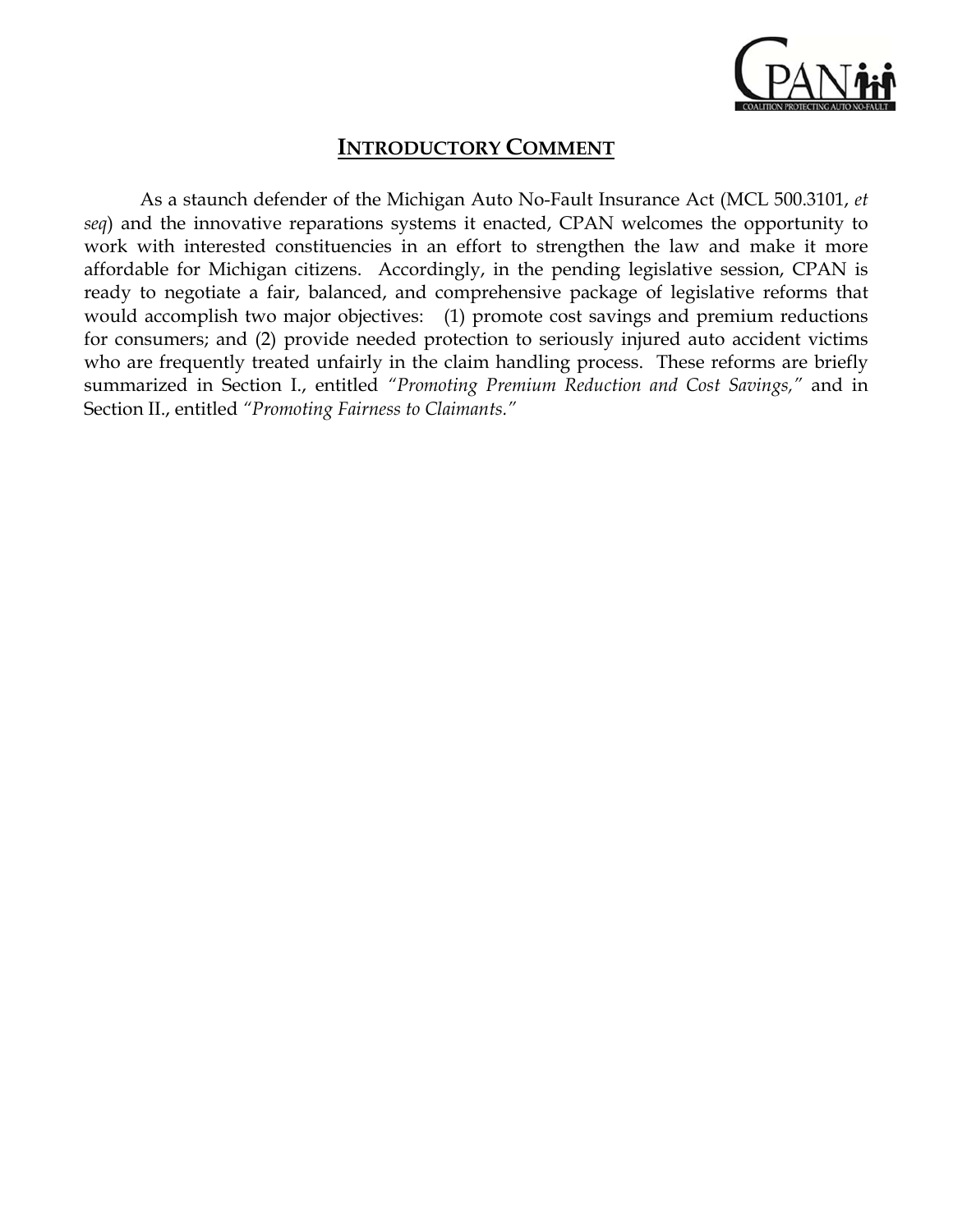

# **CONTENTS**

# **SECTION I: PROMOTING PREMIUM REDUCTION AND COST SAVINGS**

| А.        | Adopt Reasonable Fee Schedules for Virtually All Medical Providers Treating Auto Accident                                                                                                           |   |
|-----------|-----------------------------------------------------------------------------------------------------------------------------------------------------------------------------------------------------|---|
| <b>B.</b> | Adopt Reasonable Hourly Rate Schedules for Family-Provided Attendant Care. [1986] And Reasonable Hourly Rate Schedules for Family-Provided Attendant Care.                                          |   |
| C.        | Limit the Open-Ended Financial Liability of No-Fault Insurers to the Amount of the Applicable                                                                                                       |   |
| D.        | Adopt Meaningful and Balanced Fraud Prevention Legislation. [11] [120] Meaning Meaningful and Balanced Fraud P                                                                                      |   |
| E.        | Adopt Meaningful Reforms to the Assigned Claims Plan to Ensure More Efficient Operation                                                                                                             |   |
| F.        |                                                                                                                                                                                                     |   |
| G.        | Require Auto No-Fault Insurers to Obtain Prior Approval for Future Insurance Premium                                                                                                                |   |
| Н.        | Eliminate Non-Driving Rating Factors in Determining Insurance Policy Rates. 4                                                                                                                       |   |
| I.        | Encourage the Purchase of Coordinated No-Fault Policies by Providing Lien Protection. [164] [45] Encourage the                                                                                      |   |
| J.        | Vigorously Enforce Existing Law Requiring that Premiums for Coordinated Coverages be                                                                                                                |   |
| K.        | Discourage Unnecessary Litigation by Requiring Insurers to Promptly Pay Claims. 5                                                                                                                   |   |
| L.        | Discourage Unnecessary Litigation by Requiring Insurers to Deal Fairly and in Good Faith<br>with Patients and to Subject Insurers to Sanctions When that Duty is Breached. ___________________6     |   |
| М.        | Discourage Unnecessary Litigation by Prohibiting the MCCA from Meddling in the                                                                                                                      | 6 |
| N.        | Discourage Unnecessary Litigation by Establishing Fair Standards and Qualifications Regulating                                                                                                      |   |
| Ο.        | Discourage Unnecessary Litigation by Relieving Patients and Providers of the Obligation to<br>Contest Health Insurance Denials in Coordinated No-Fault Situations. [101] Contest Health Insurance 8 |   |
| $P$ .     | Discourage Unnecessary Litigation by Extending the One-Year-Back Rule Applicable to                                                                                                                 |   |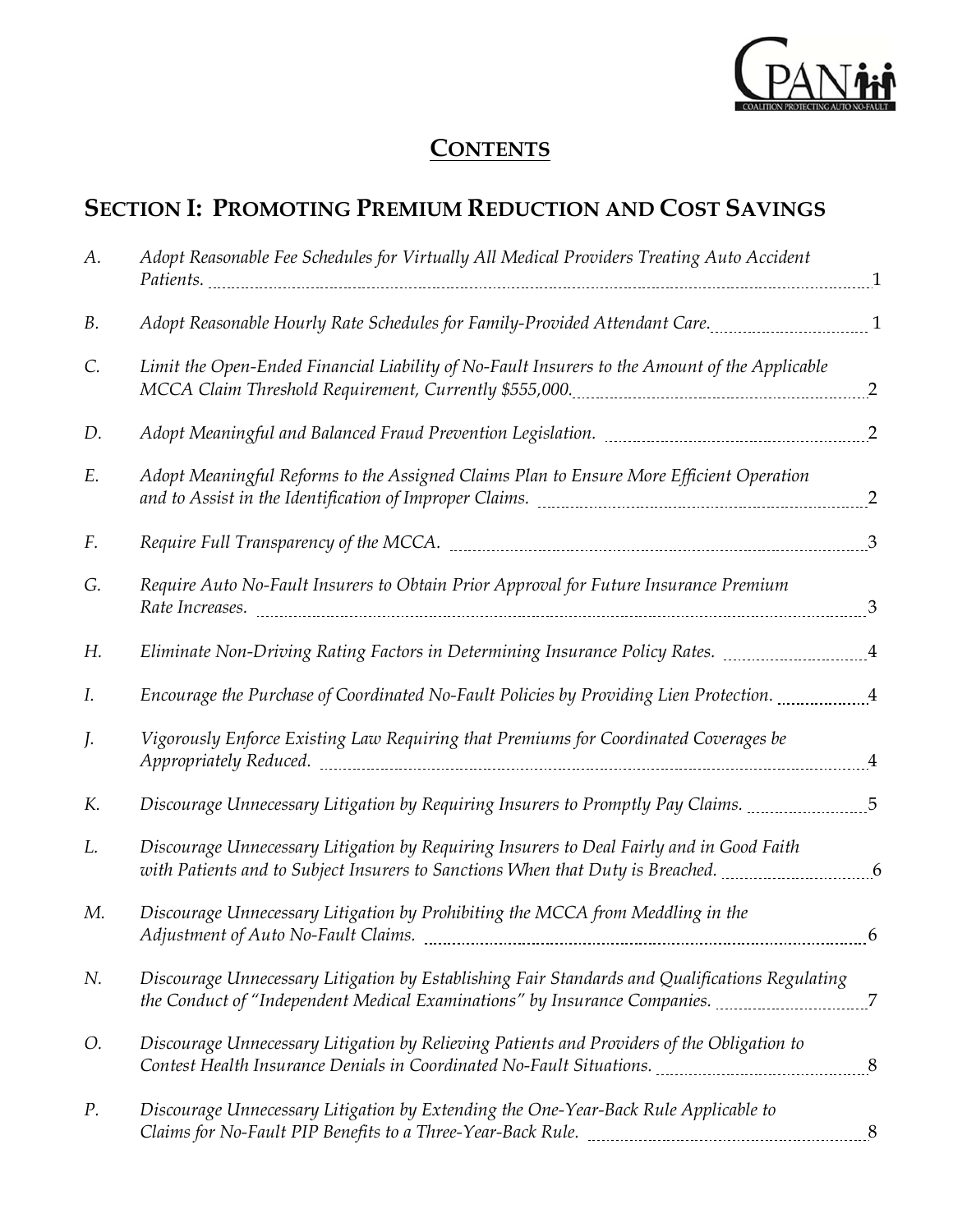

# **SECTION II: PROMOTING FAIRNESS TO CLAIMANTS**

| А.        | Require Insurers to Pre-Authorize Payment of Benefits Without First Requiring the Patient to                                                                                                                                                                                                                                                                                                                        | 9  |
|-----------|---------------------------------------------------------------------------------------------------------------------------------------------------------------------------------------------------------------------------------------------------------------------------------------------------------------------------------------------------------------------------------------------------------------------|----|
| <b>B.</b> | Eliminate the Confusion and Unfairness Regarding Causation Issues Created by Recent<br>Supreme Court Decisions Causing Considerable Unfairness for Catastrophically                                                                                                                                                                                                                                                 | 9  |
| C.        | Increase the Minimum Residual Bodily Injury Insurance Limit Requirement From the 1967 Limit<br>to an Equivalent Limit Adjusted for Cost-of-Living. [11] [12] [13] [13] [13] [14] [15] [15] [15] [15] [15] [15                                                                                                                                                                                                       | 10 |
| D.        | Protect the Right of Policyholders Who Buy Underinsured Motorist Coverage to Pursue Such<br>Claims Whenever the At-Fault Driver's Insurance Company Offers Policy Limits, Without<br>Requiring the Policyholder to Obtain Consent From His or Her Insurer. [1014] [10] Requiring the Policyholder to Obtain Consent From His or Her Insurer. [10] [10] [10] Allen Lequing and His Anna Lequing Management Managemen |    |
| E.        | Prohibit Innocent Third-Parties from Losing Auto No-Fault PIP Benefits if Insurers Rescind<br>the Policy Because of the Wrongful Acts of Another. [11] [12] [13] [13] [14] [14] [15] [16] [17] [17] [17] [17                                                                                                                                                                                                        | 11 |
| F.        | Codify the Right of Medical Providers to Bring Direct Legal Enforcement Action Against                                                                                                                                                                                                                                                                                                                              | 11 |
| G.        | Allow Patients Whose Claims are Being Processed by the MCCA to Negotiate Monetary<br>Redemptions of Their Claims, With Safeguards. Manuan Communications of Their Claims,                                                                                                                                                                                                                                           | 11 |
| Н.        | Adopt Standards that Prohibit the Current Tort Threshold From Being Judicially Interpreted<br>in a Way that Disqualifies More Innocent Victims from Compensation. [11] [11] that Disqualifies More Innocent V                                                                                                                                                                                                       | 12 |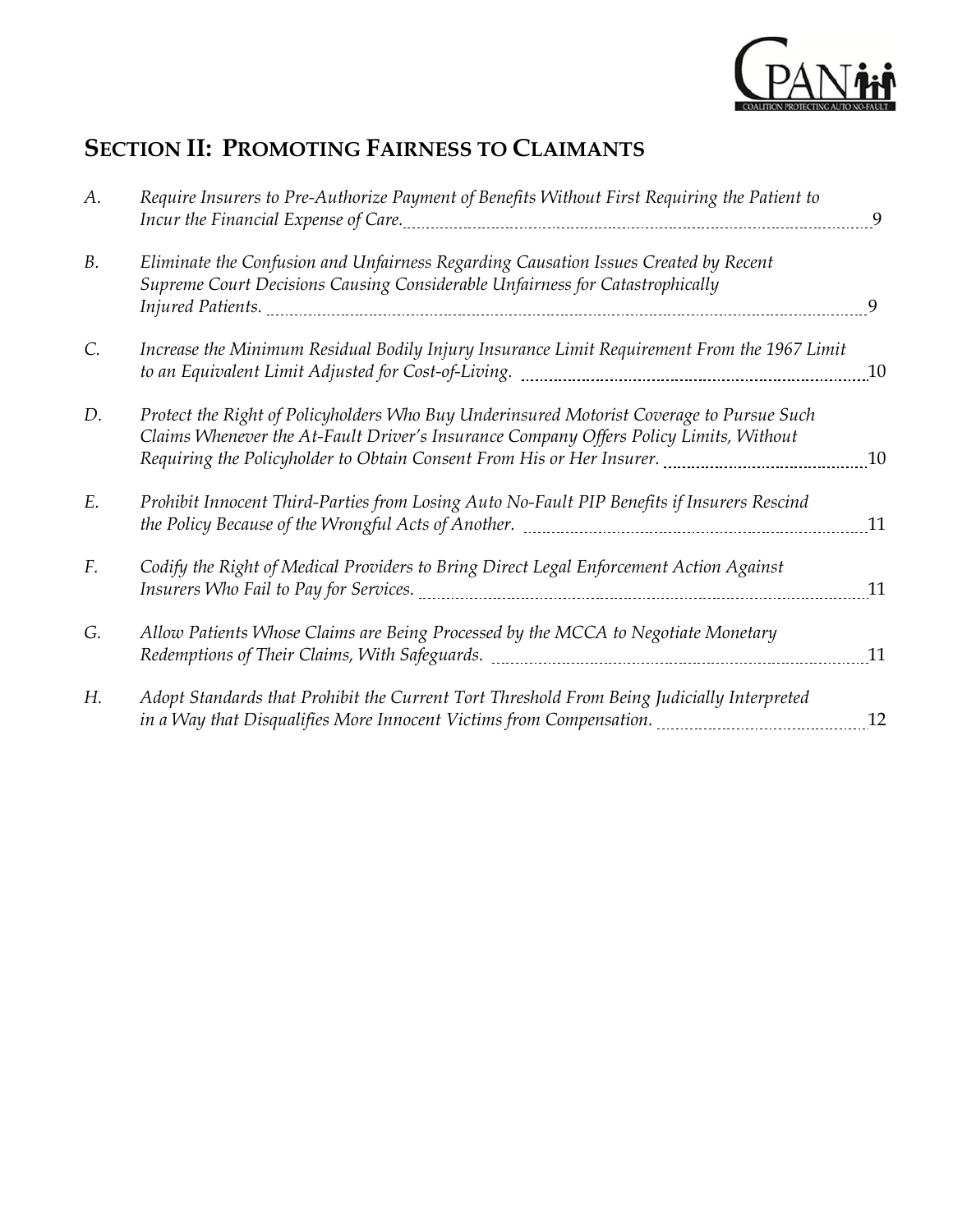

### **SECTION I: PROMOTING PREMIUM REDUCTION AND COST SAVINGS**

#### *A. Adopt Reasonable Fee Schedules for Virtually All Medical Providers Treating Auto Accident Patients.*

*Comment:* Historically, CPAN has opposed fee schedules for a number of reasons. First, fee schedules are contrary to the flexible charge concepts that have been a part of the Michigan No-Fault Act since its adoption in 1972. Under the current statute, fee schedules are not utilized. Rather, insurers have a statutory obligation to *"pay all reasonable charges."* This standard allows a flexible, individualized approach to reimbursable charges that can take into consideration the unique circumstances of each case. In addition, fee schedules can be arbitrary and often times result in underpayment to providers treating a particular class of patients, thereby rendering those patients *"second-class citizens*" in comparison to other patients whose treatment is not encumbered with unrealistic reimbursement schedules. However, in recent years, and as referenced in Section II., insurers are engaging in practices resulting in frequent payment delays and frequent underpayment of charges. Therefore, fair and flexible fee schedules may be an effective way to counter these unfair practices. Accordingly, CPAN supports a no-fault fee schedule for all medical providers, with the exception of Level 1 trauma hospitals, that would be based upon 185% of the workers' compensation fee schedules, with cost-of-living adjustments. The adoption of these schedules would be accompanied by legislation that would require prompt payment at the scheduled amount with significant sanctions for insurers who do not comply.

#### *B. Adopt Reasonable Hourly Rate Schedules for Family-Provided Attendant Care.*

*Comment:* CPAN has historically opposed fee schedules for family-provided attendant care, primarily because past proposals for the implementation of such attendant care reforms undercompensated caregivers who were willing to render attendant care to catastrophically injured family members. Under such previous proposals, in-home care of severely injured auto accident victims would have been disincentivized, thereby resulting in an increase in the institutionalization of such patients. Going forward, CPAN would support legislation that adopts reasonable hourly rate fee schedules for family-provided attendant care, as long as those rate schedules are reasonably related to the nature and extent of the patient's disability and the specific needs of that patient.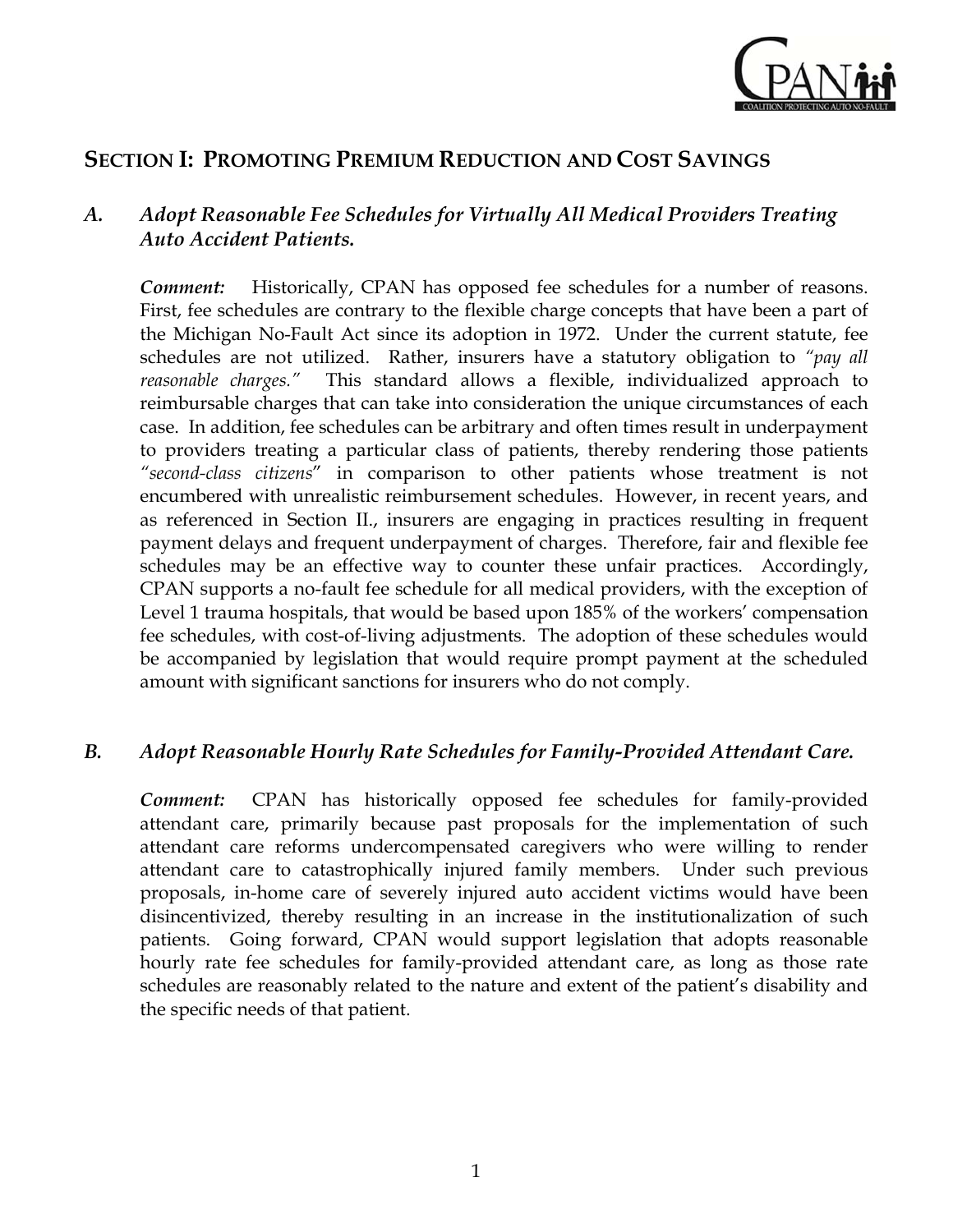

#### *C. Limit the Open-Ended Financial Liability of No-Fault Insurers to the Amount of the Applicable MCCA Claim Threshold Requirement, Currently \$555,000.*

*Comment:* Under current law, insurers retain financial liability for all medical expenses incurred by a catastrophically injured person if, for some reason, the MCCA is not financially able to pay those expenses after the insurer has paid its minimum threshold obligation of \$555,000. This means that insurers are required to treat this potential exposure as a possible liability which, many insurers contend, limits their financial and credit status. In an effort to avoid this problem, CPAN would support legislation that limits the financial exposure of auto no-fault insurers to the threshold amount the insurer must pay in order for the claim to qualify for MCCA handling. However, such a major rewrite of the catastrophic claim provision of the No-Fault Statute would require the corresponding enactment of very strict and specific rules to ensure that the MCCA always remains financially solvent and that it be continually subject to close administrative and legislative oversight.

#### *D. Adopt Meaningful and Balanced Fraud Prevention Legislation.*

*Comment:* CPAN vigorously opposes all forms of fraud and claim handling abuse as being very harmful to the viability of the Michigan no-fault system. Therefore, new and effective methodologies must be adopted by the Legislature to identify fraud and claim handling abuse and to formulate effective strategies to eradicate these harmful practices. However, such legislation must be based upon the reality that fraud by claimants is only part of the problem. Insurers who engage in abusive claim handling practices also damage the no-fault system by violating its basic promise to take care of patients without fostering unnecessary litigation that drives up costs. Accordingly, comprehensive fraud legislation must address both aspects of this significant problem—fraud by claimants and abuse by insurers.

#### *E. Adopt Meaningful Reforms to the Assigned Claims Plan to Ensure More Efficient Operation and to Assist in the Identification of Improper Claims.*

*Comment:* Many victims who sustain serious injury in automobile accidents are *"legally uninsured."* In other words, they are non-drivers, minors, senior citizens, and others who are not required to purchase auto no-fault insurance. Frequently, those victims must draw no-fault benefits from the Michigan Assigned Claims Plan (ACP). The ACP contends that it is experiencing significant problems in handling many of these claims. CPAN recognizes that certain reforms to the ACP could be enacted that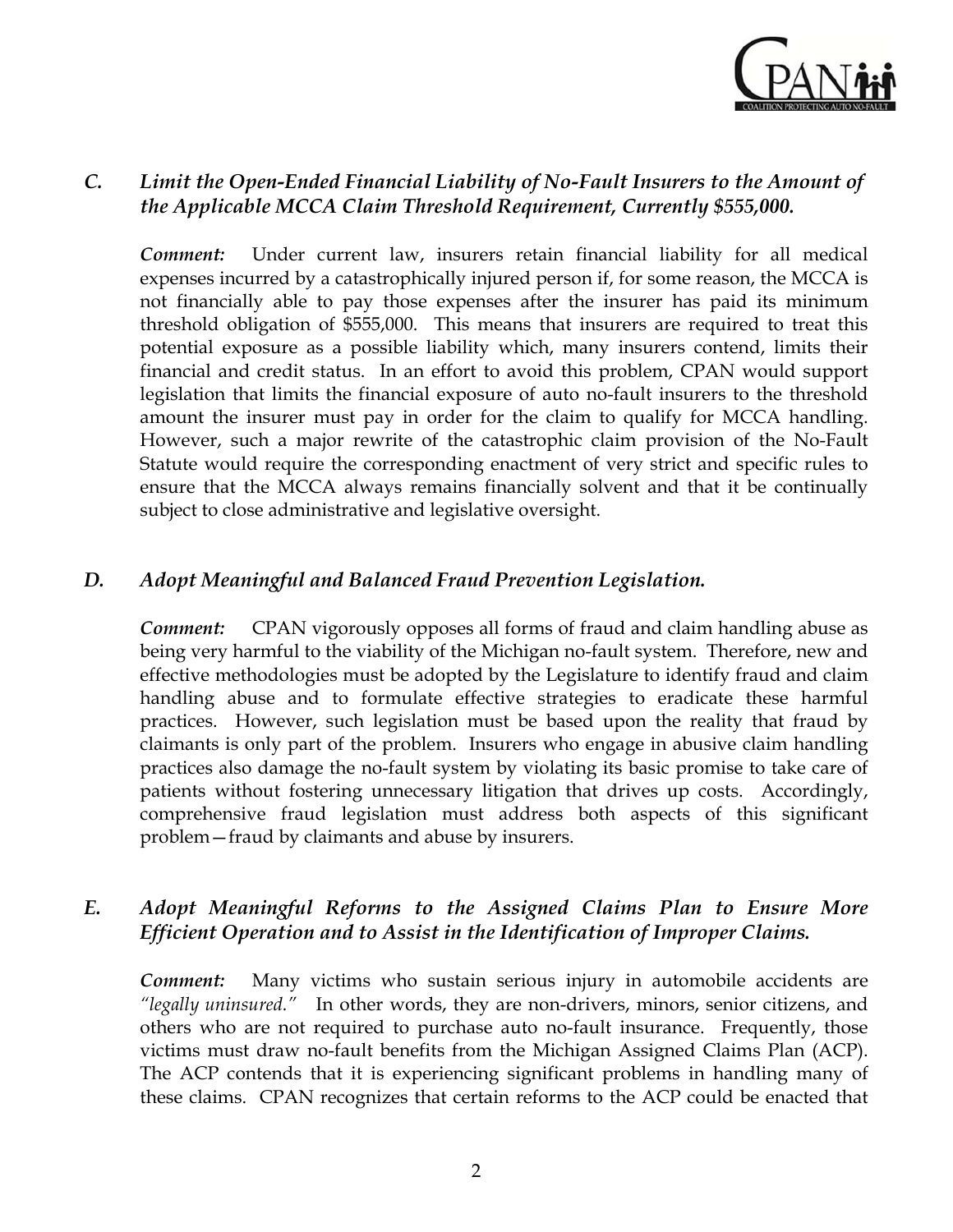

would increase the efficiency and fairness of the claim handling process, and, therefore, CPAN is willing to support such reforms.

#### *F. Require Full Transparency of the MCCA.*

*Comment:* CPAN is involved in litigation against the MCCA in an effort to subject that entity to the Michigan Freedom of Information Act (FOIA). That case is currently pending in the Michigan Supreme Court. The main thrust of this litigation is to require the MCCA, through the auspices of FOIA, to disclose certain information which it currently keeps hidden from the public—primarily *"rate-making data"* (RMD). This is the critical information that the MCCA uses to do two things: (a) determine the annual assessment amount that Michigan drivers must pay; and (b) measure the future financial viability of the MCCA. If the RMD is inaccurate or otherwise not properly applied, both the annual assessments and the projections for future sustainability could be seriously inaccurate. Therefore, transparency legislation should be enacted in order to require the production of information such as RMD, as well as other information pertinent to the operation of the MCCA.

#### *G. Require Auto No-Fault Insurers to Obtain Prior Approval for Future Insurance Premium Rate Increases.*

*Comment:* In Michigan, owners or registrants of motor vehicles required to be registered, are compelled to purchase auto no-fault insurance. The failure to purchase this insurance subjects the offender to criminal prosecution and imprisonment. Unfortunately, however, insurers are virtually free to charge consumers whatever they want because auto insurance premium rates do not require prior approval by the Department of Insurance and Financial Services (DIFS), as is required in many states. On the contrary, Michigan has a *"file and use"* system, where the insurer simply files its rates and then proceeds to charge customers the new rate unless the Insurance Commissioner objects to the rate. In the 44 year history of the Michigan No-Fault Act, the Michigan Insurance Commissioner has never declared any rate to be excessive. On the contrary, the definition of *"excessive,"* as used in the Insurance Code, makes it virtually impossible for a rate to be disqualified on that basis. Therefore, new standards should be promulgated to require all rate increases to be approved by the Michigan Insurance Commissioner and to set forth more realistic definitions to measure the fairness and appropriateness of the rate. This type of legislation is even more necessary in light of the fact that in the early years of the Michigan no-fault experience, the Michigan Supreme Court, in its landmark decision in *Shavers v Attorney General***, 402 Mich 554 (1978)**, ruled that there is a constitutional right to have compulsory no-fault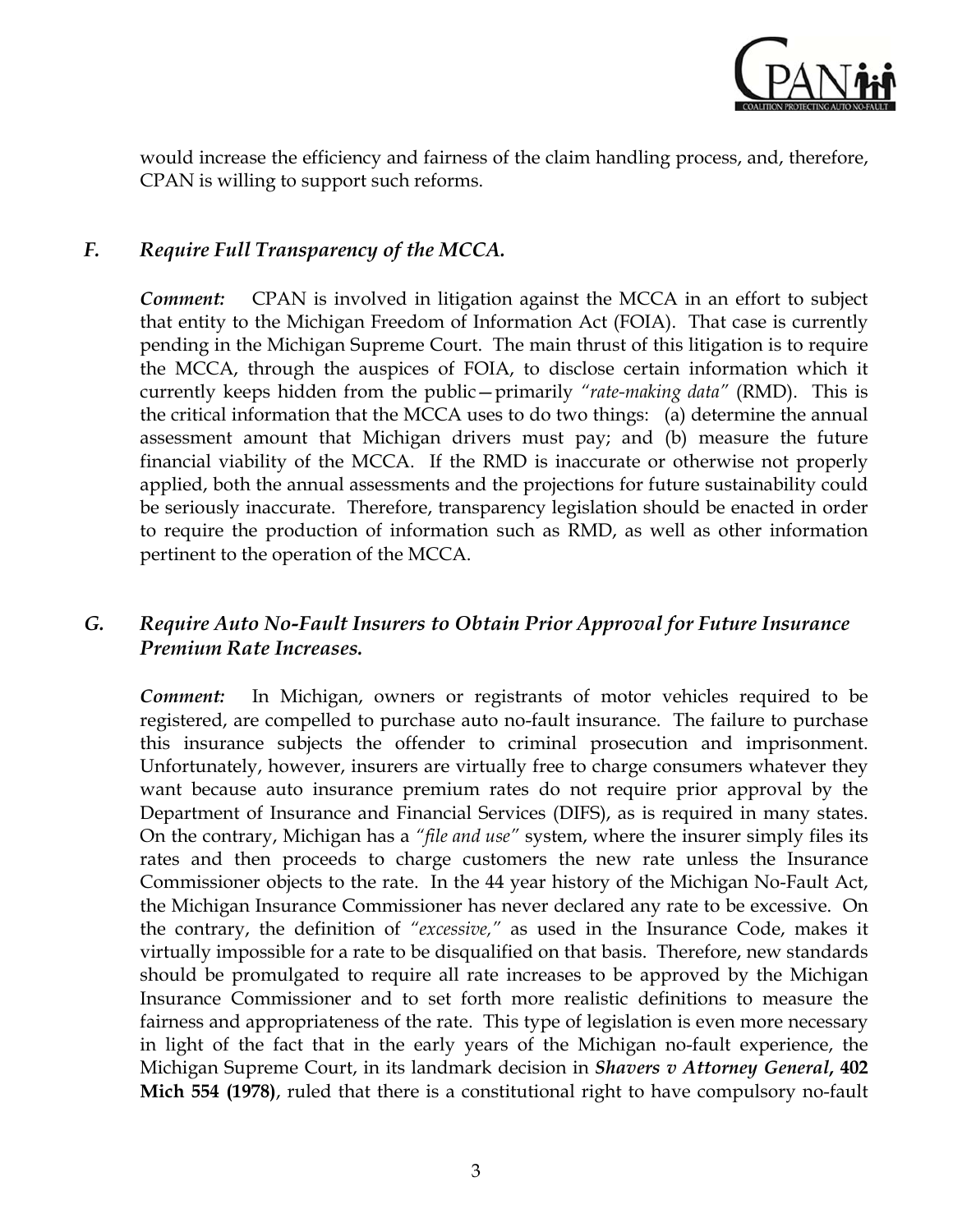

insurance *"available to Michigan motorists at fair and equitable rates."* CPAN believes it is now time to give the *Shavers* decision true meaning.

#### *H. Eliminate Non-Driving Rating Factors in Determining Insurance Policy Rates.*

*Comment:* One of the factors that significantly drives up the cost of auto no-fault insurance is the utilization of various rating factors that have nothing whatsoever to do with a person's driving record. These include things such as credit scoring, previously lapses in coverage, etc. CPAN believes that these rating practices are fundamentally unfair, particularly to those with limited incomes. Rather, a person's insurance rates should depend solely on whether that person is a safe driver. Those who are should not be penalized by the rating factors currently used by most insurance companies.

#### *I. Encourage the Purchase of Coordinated No-Fault Policies by Providing Lien Protection.*

*Comment:* The current No-Fault Statute, in Section 3109a, gives consumers the opportunity to lower insurance rates by purchasing *"coordinated coverage"* that elevates health insurance plans into the primary pay position and moves a no-fault insurer into the secondary pay position with responsibility to only pay those charges not covered by health insurance. Coordinating coverages in this manner also allows no-fault insurance companies to realize a substantial savings by cost-shifting to health insurance. Unfortunately, however, there currently exists a real disincentive for people to coordinate their coverages because certain health plans have provisions stating that if the health plan pays medical expenses, it is entitled to be reimbursed out of a patient's liability settlement, even though that settlement does not include any compensation for medical expenses. In order to eliminate this disincentive from purchasing coordinated coverages, CPAN believes that legislation should be enacted that prohibits health insurance plans from having lien rights that are any greater than lien rights enjoyed by auto no-fault insurers who pay medical expenses. This would encourage more people to purchase coordinated no-fault which would result in more savings to no-fault insurers.

#### *J. Vigorously Enforce Existing Law Requiring that Premiums for Coordinated Coverages be Appropriately Reduced.*

*Comment:* The current No-Fault Act, in Section 3109a, provides that auto insurance companies who sell coordinated no-fault policies to consumers must offer those policies *"at appropriately reduced premium rates."* Moreover, this section states that these rates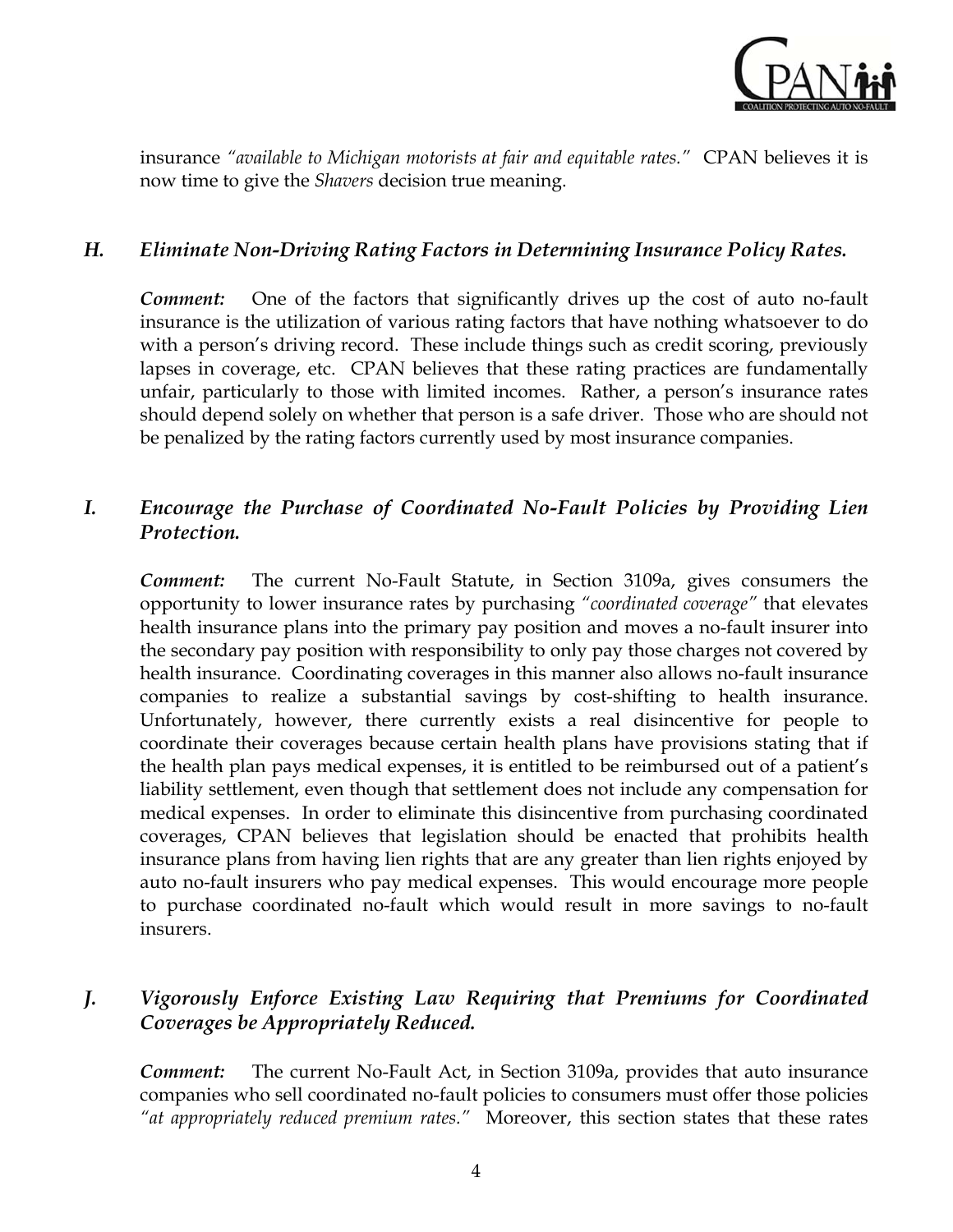

*"are subject to prior approval by the Commissioner."* Unfortunately, however, recent litigation has disclosed that the Insurance Commissioner does not have any standards that are utilized to determine whether premiums for coordinated no-fault coverages have been *"appropriately reduced."* [See *Darmer v Citizens Insurance Company*, Ingham County Circuit Court Docket No. 03-1881-NI-C30.] In light of the fact that the majority of Michigan citizens purchase coordinated no-fault coverages, it is unconscionable that the Insurance Bureau has not adopted standards to guarantee that the rate paid for those coverages has been *"appropriately reduced,"* as required by existing law. CPAN believes that Section 3109a should either be amended to strengthen the existing mandate or that the Bureau be charged with the responsibility of developing real standards to ensure that citizens receive the protection they are entitled to receive under the current law.

#### *K. Discourage Unnecessary Litigation by Requiring Insurers to Promptly Pay Claims.*

*Comment:* The harsh reality is that insurers routinely pay claims late and frequently do not pay the full amount of the bill submitted. The current No-Fault Statute requires that an insurer pay a claim *"within 30 days of receiving reasonable proof of the fact and the amount of the loss"* (Section 3142). In reality, however, insurance companies rarely pay claims within 30 days. Often they pay months late. For many providers, particularly smaller ones, these payment delays cause significant cash flow problems that interfere with the operation of the provider's business and sometimes leads to the termination of medical care. As an aside, it should be noted that insurance companies never tolerate any *"payment delay"* when it comes to paying auto insurance premiums. A premium is either paid on time or coverage is terminated. In reality, paying bills on time should be a two-way street, not simply an obligation that consumers owe to insurance companies.

In addition, insurance companies routinely send medical provider charges to auditing companies who are hired by no-fault insurers and who are completely unregulated by law. These auditing companies typically *"write down"* the provider's charges on the basis of what the auditor believes is *"reasonable."* The insurer then only pays the discounted audited charge. Therefore, by utilizing this self-help, insurers frequently avoid paying the full amount of the charge. All of this has created an unpredictable and disruptive reimbursement practice that ultimately is deleterious to the patients. Therefore, CPAN believes that, along with the adoption of fair, reasonable, and flexible fee schedules as stated earlier in this document, the Legislature should enact much stricter, prompt payment requirements that subject insurers to significant penalties and liability for legal expenses whenever fee scheduled charges are not promptly paid.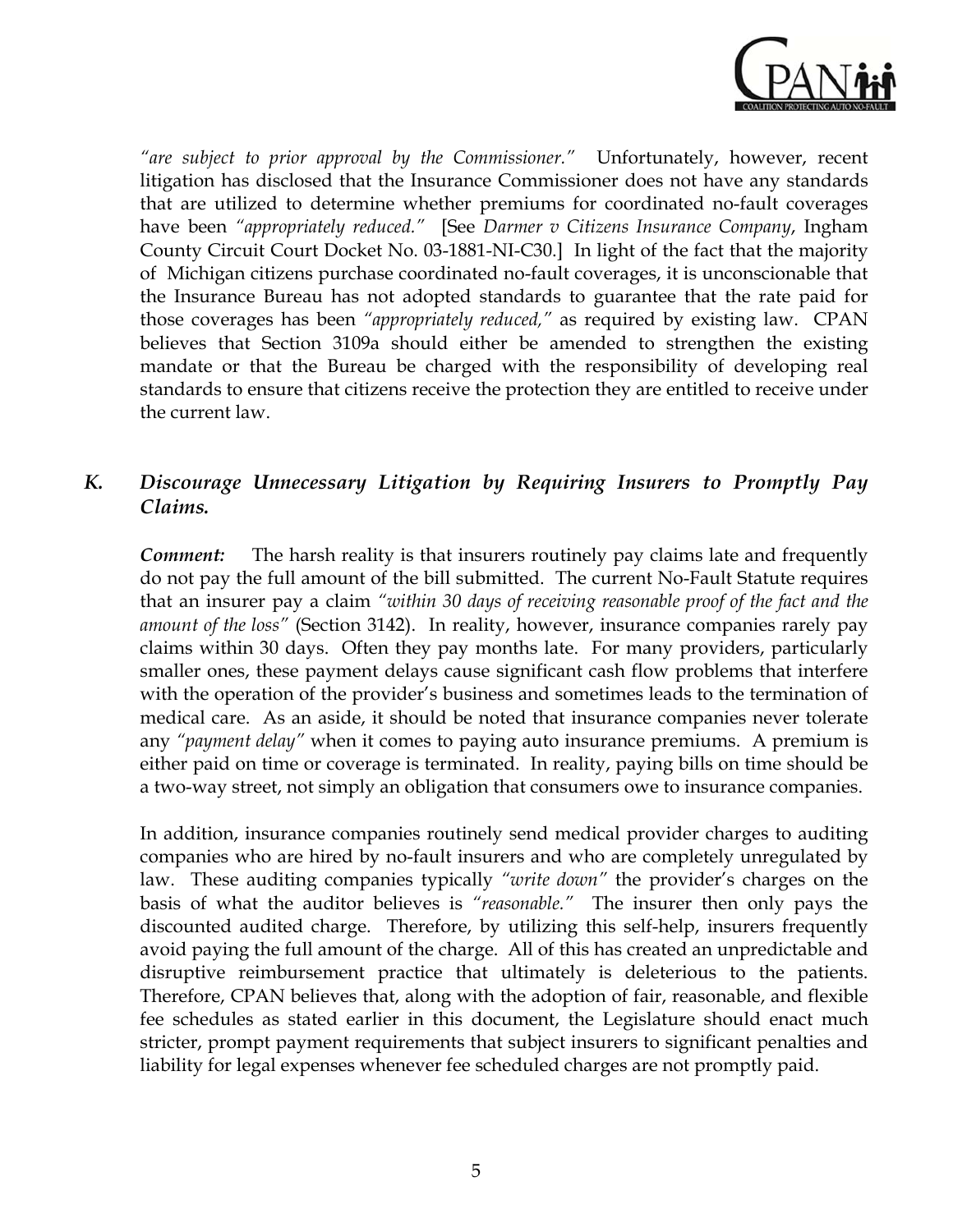

#### *L. Discourage Unnecessary Litigation by Requiring Insurers to Deal Fairly and in Good Faith with Patients and to Subject Insurers to Sanctions When that Duty is Breached.*

*Comment:* Unnecessary litigation drives up costs for everyone. In the last several years, patients have been forced to file an increasing number of lawsuits against insurance companies who simply refuse to honor their statutory obligations to pay claims. One of the reasons that this happens is because the Michigan No-Fault Act does not contain adequate penalties and sanctions that can be imposed against insurance companies who do not honor their legal obligations. There are only two penalties under the current statute: (1) 12% interest for an overdue benefit; and (2) reasonable attorney fees, but only if a benefit is overdue and if a judge determines that the denial or delay was *"unreasonable."* Michigan appellate case law has recognized a number of reasons that frequently permit insurers to escape paying the attorney fee penalty by convincing judges that an insurer's conduct, although legally wrong, was not *"unreasonable."* The reality is that for many, the Michigan No-Fault Act has become a *"toothless tiger,"* containing woefully inadequate sanctions that create no real incentive for insurers to *"play by the rules."* Because of these inadequate sanctions, claim denials are commonplace and litigation is becoming more and more prevalent. All of this runs completely contrary to the goals and objectives of the Michigan Auto No-Fault Insurance system. Therefore, legislation is needed to require insurers to deal with claimants *"fairly and in good faith"* and when that duty is breached, insurers should be subjected to significant penalties and liability for the legal expenses that were incurred by the patient in getting the insurer to fulfill its legal obligation.

#### *M. Discourage Unnecessary Litigation by Prohibiting the MCCA from Meddling in the Adjustment of Auto No-Fault Claims.*

*Comment:* In the last several years, the Michigan Catastrophic Claims Association (MCCA), which was statutorily created solely for the purpose of being an indemnitor that reimburses no-fault insurers in cases of expensive catastrophic loss, has now become a *"super adjuster"* that is directly controlling the payment of products, services, and accommodations required by the most severely injured patients in the no-fault system. This interference by the MCCA is not specifically authorized by the No-Fault Statute (see Section 3104). Rather, this power was created by the Michigan Supreme Court in its decision in *USF&G v MCCA*, 482 Mich 414 (2008), which resulted in the MCCA promulgating wide-sweeping rules that give it virtually unlimited power in the claim payment process. The result has been a classic situation of *"interference with contract."* In that regard, it should be kept in mind that an auto insurance policy is a private contract that is voluntarily entered into between a consumer and a no-fault insurance company. Presumably, the consumer decides what no-fault insurance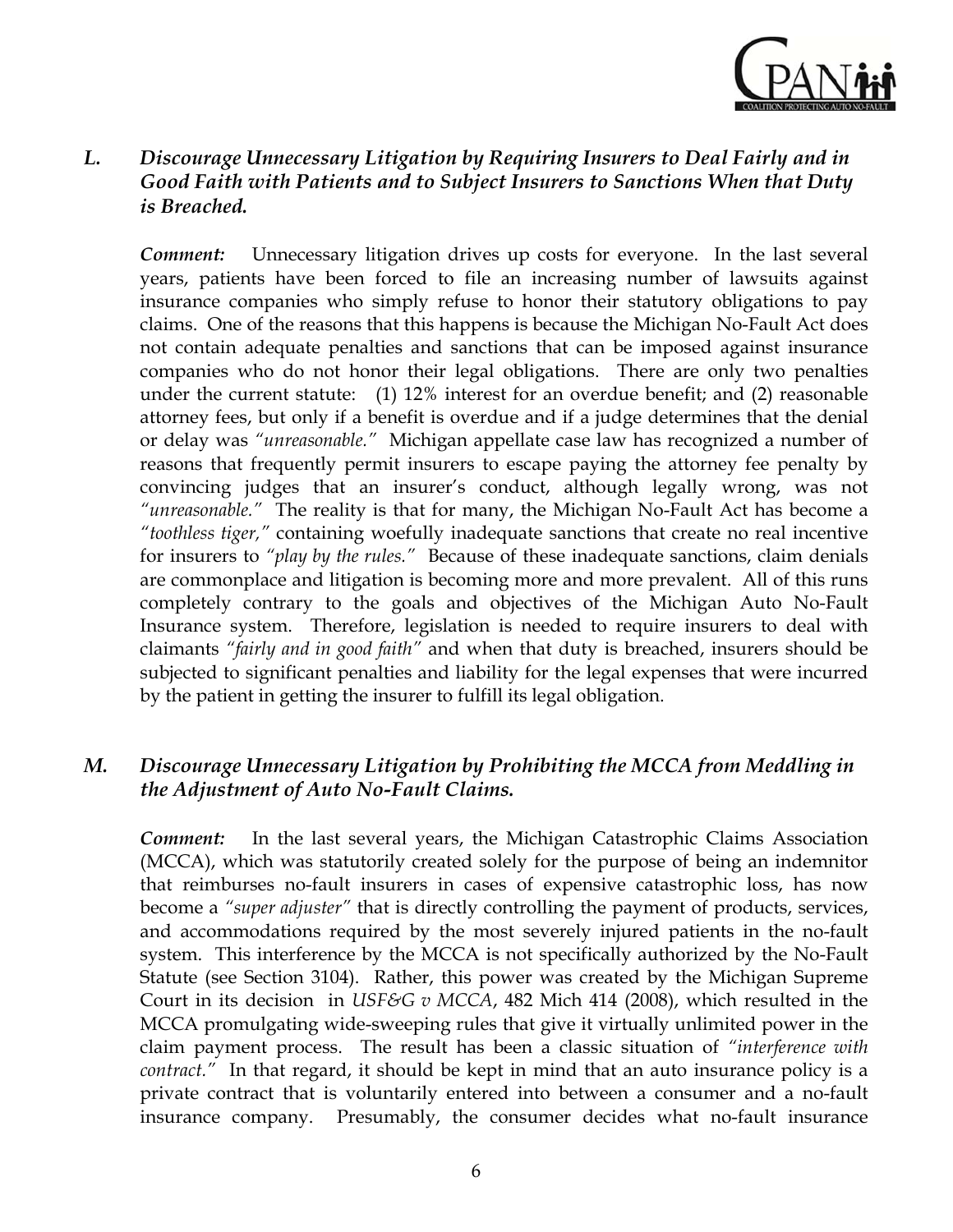

company to *"hire"* by considering its conduct, practices, and behavior in the marketplace. If that consumer is then injured in a catastrophic automobile accident, the consumer should have a right to deal with his or her own no-fault insurance company, without any interference by any outsider. Unfortunately, that is not what is happening today. The MCCA, which is a governmentally created body, is being permitted to interfere with these private contractual relationships. The sanctity of private contract is one of the cornerstones of the marketplace, yet our legal system tolerates the MCCA continually and regularly interfering with the private contractual relationships that exist between insurance consumers and their auto insurance companies. Moreover, insurers are frequently uncertain over what the MCCA will or will not reimburse, thus resulting in non-payment or prolonged delay in the payment of PIP benefits. Frequently, this precipitates litigation, which again is contrary to the spirit of the no-fault system. Michigan needs to return to the original model of the No-Fault Act, which was to restrict the MCCA to its role as an indemnitor—not an adjuster. Therefore, CPAN believes that legislation should be enacted that clearly provides that once a no-fault insurance company has discharged its legal duty to pay for a particular product, service, or accommodation because the insurance company has determined that the charge is reasonable and otherwise owing under the Act, the MCCA should be legally required to reimburse that insurer without any objection or delay. That is how the system was originally designed to work. However, that is not how the system is currently working.

#### *N. Discourage Unnecessary Litigation by Establishing Fair Standards and Qualifications Regulating the Conduct of "Independent Medical Examinations" by Insurance Companies.*

*Comment:* Under the current No-Fault Statute, an insurer has the right to send a patient for an independent medical examination (IME) by any physician the insurance company designates. Unfortunately, however, there are absolutely no rules or regulations regarding who can perform these examinations, the proper qualifications and credentials the examiner must possess, and whether the examiner is, indeed, *"independent."* As a consequence, insurance companies routinely hire *"cut-off doctors"* to examine patients for the sole purpose of terminating medical care. Once the insurer receives such an IME report, benefits are usually terminated. Moreover, a recent decision by the Michigan Supreme Court has made it easier for insurers to ignore the fact that there are other physicians who have expressed conflicting medical opinions typically the patient's treating physician. Therefore, once the insurer receives an IME cut-off report, the insurer can effectively deny medical care to the patient. The physicians who typically work as *"insurer IME examiners"* frequently do that kind of work almost exclusively, often times earning hundreds of thousands of dollars every year keeping their insurance company clients satisfied. CPAN believes it has become painfully evident that legislation must be enacted to provide stringent IME rules,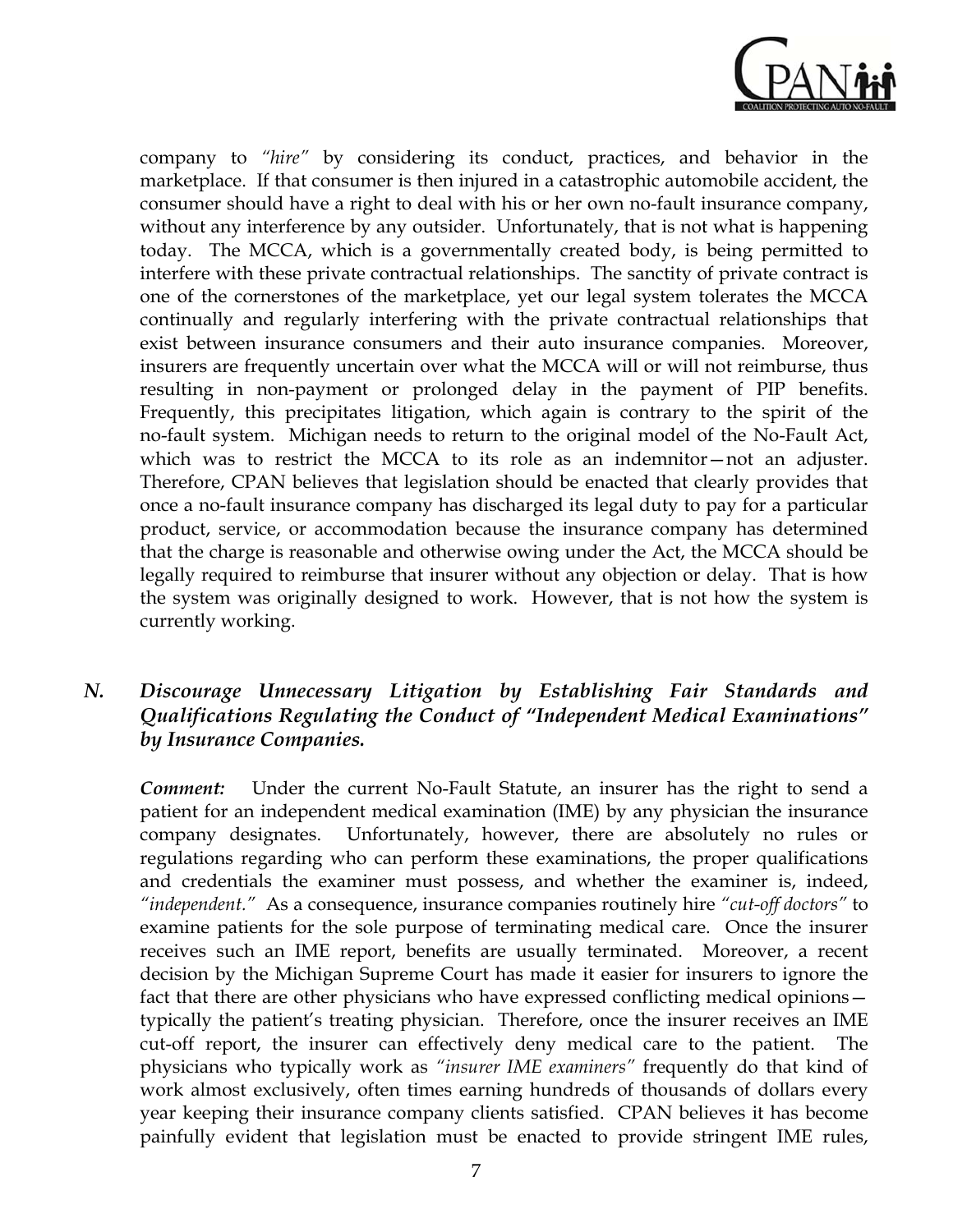

regulations, and procedures that must be followed by insurance companies with respect to the practice of requesting IMEs.

### *O. Discourage Unnecessary Litigation by Relieving Patients and Providers of the Obligation to Contest Health Insurance Denials in Coordinated No-Fault Situations.*

*Comment:* The majority of Michigan auto insurance consumers purchase coordinated no-fault coverage which elevates their health insurance company into the primary pay position, thereby relieving the auto no-fault insurer from payment obligations except to the extent that an expense is not covered by health insurance. Unfortunately, however, health insurance companies frequently deny payment of all or part of a claim. In this situation, CPAN believes that the patient or provider should be entitled to submit the claim to the auto no-fault insurer for payment, rather than being burdened with the costly and time-consuming obligation of challenging the health insurer denial. This is unfair to patients and providers, drives up costs, invites litigation, and, more importantly, serves as a further disincentive for people to purchase coordinated no-fault coverage, which saves money for all concerned.

#### *P. Discourage Unnecessary Litigation by Extending the One-Year-Back Rule Applicable to Claims for No-Fault PIP Benefits to a Three-Year-Back Rule.*

*Comment:* Under the current No-Fault Statute (Section 3145), a claim for no-fault PIP benefits becomes unenforceable unless a lawsuit is filed against the insurance company within one year of the date the expense in question was incurred. For many years, the Courts interpreted this requirement to allow the one year period (referred to as the *"one-year-back rule"*) to be suspended from the date the claim was submitted to the insurance company until the date the insurance company formally denied payment of the claim. This elongated the one-year-back rule so as to give the claimant and insurer more time to resolve the issues. This rule has now been repealed by the Michigan Supreme Court and replaced with a *"no exceptions"* one-year-back rule. Such a short enforcement period frequently causes the filing of unnecessary lawsuits, simply for the purpose of preventing the claim from becoming unenforceable because it is more than one year old. CPAN believes this is a classic example of legal rules and principles that encourage litigation rather than avoiding it. Accordingly, CPAN believes the one-yearback rule should be extended to a three-year-back rule which is the typical time limitation for traditional liability claims.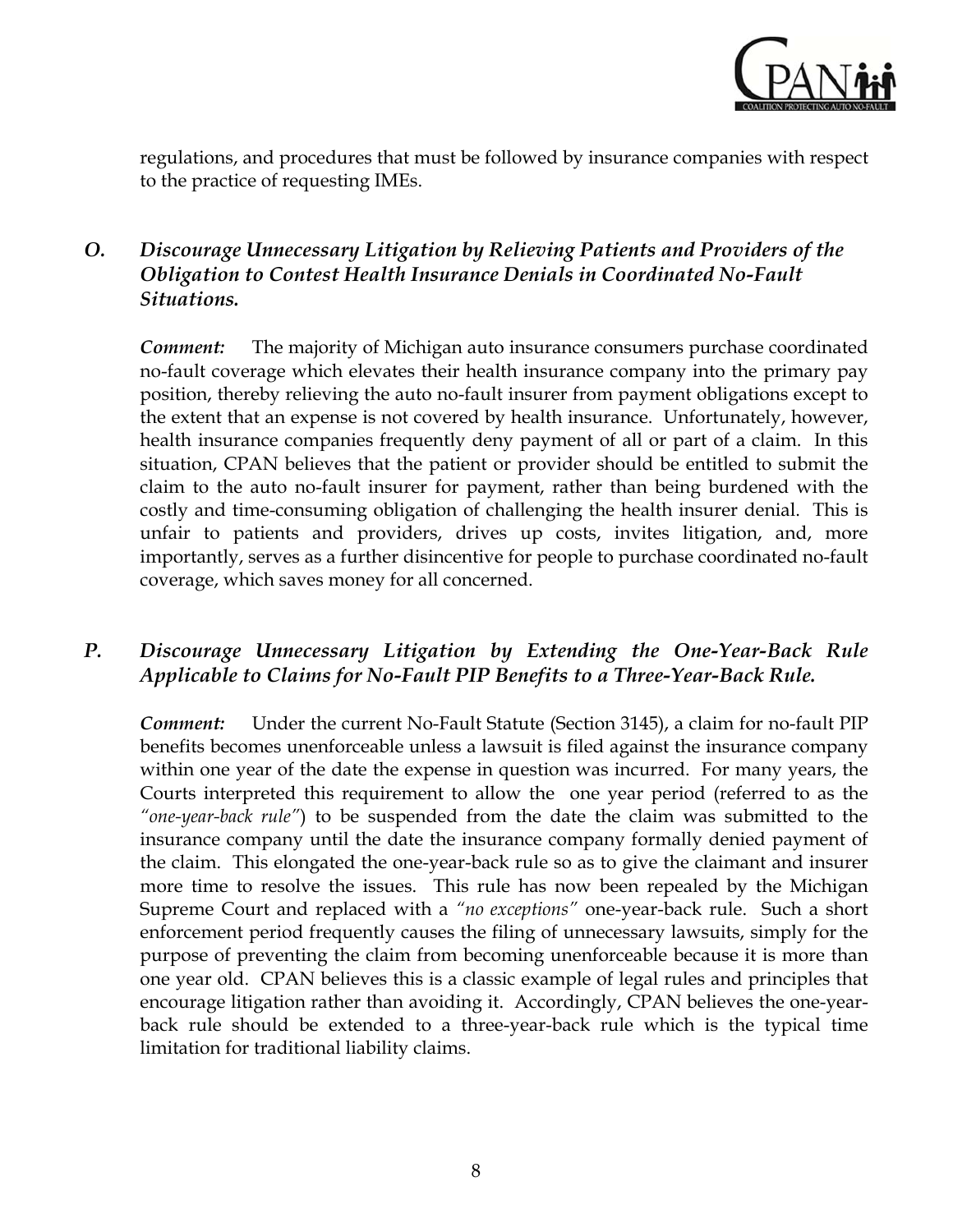

### **SECTION II: PROMOTING FAIRNESS TO CLAIMANTS**

#### *A. Require Insurers to Pre-Authorize Payment of Benefits Without First Requiring the Patient to Incur the Financial Expense of Care.*

*Comment:* Under the current No-Fault Statute, a no-fault insurance company is never obligated to (1) pre-authorize any form of medical treatment, surgery, prescriptions, etc.; or (2) pay for any medical treatment, surgery, prescriptions, etc. that the patient has not actually *"incurred."* Most patients cannot afford to incur such expenses and medical providers understandably will not provide the services or the products without insurance company pre-authorization. The result is that patients frequently go without. CPAN believes that legislation should be enacted that clearly provides that an expense is incurred when the patient submits documentation from the medical provider establishing that the service for which the expense is to be incurred is reasonably necessary for the patient's care, recovery, or rehabilitation.

#### *B. Eliminate the Confusion and Unfairness Regarding Causation Issues Created by Recent Supreme Court Decisions Causing Considerable Unfairness for Catastrophically Injured Patient.*

*Comment:* Due to the Supreme Court's decisions in *Griffith v State Farm*, 472 Mich 521 (2005) and *Admire v Auto-Owners*, 494 Mich 10 (2013), catastrophically injured people who no longer can live in their homes and no longer operate their traditional motor vehicles are having terrible problems getting insurance companies to construct necessary barrier-free accommodations and to provide effective transportation prescribed by the patient's medical and rehabilitation team. This confusion and unfairness has occurred because these court decisions provide that no-fault benefits are not payable for *"every day ordinary expenses,"* even though a catastrophically injured person's need for incurring such expenses has been substantially affected by the auto accident disability. CPAN believes that clarifying legislation should be enacted requiring that benefits be paid if it is shown that the injured person's need for the claimed product, service, or accommodation has been affected or altered by the accidental bodily injury that gives rise to the claim. Once such a showing has been made, the insurer should not be permitted to reduce or diminish payment by any amount that allegedly represents expenses that the injured person would have incurred for similar products, services, or accommodations had the accidental bodily injury not occurred.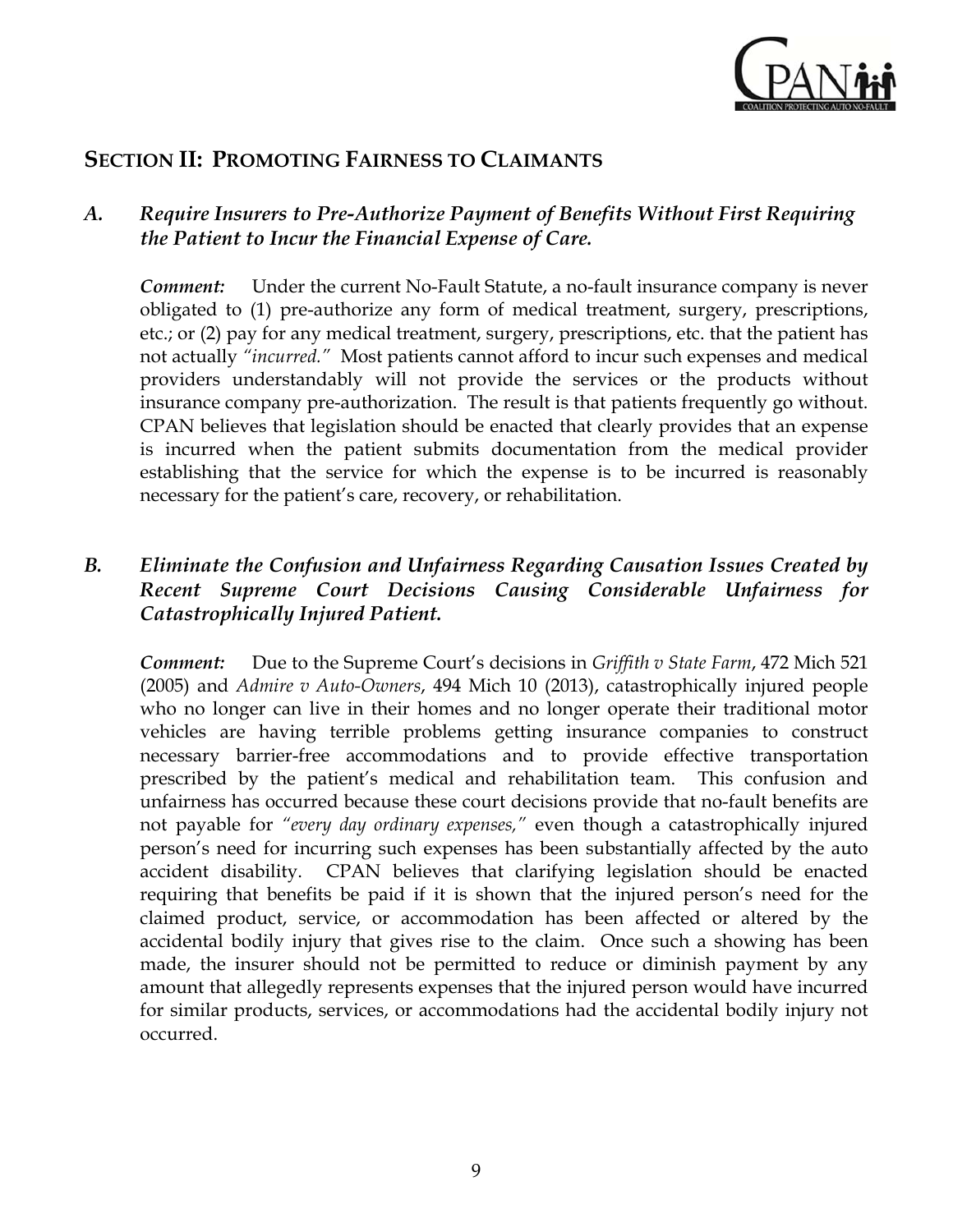

#### *C. Increase the Minimum Residual Bodily Injury Insurance Limit Requirement From the 1967 Limit to an Equivalent Limit Adjusted for Cost-of-Living.*

*Comment:* For the last 50 years, Michigan's antiquated bodily injury limits law has required drivers to only purchase \$20,000 of liability insurance. This \$20,000 limit went into effect in 1967 and has never been changed. Since that time, the Michigan No-Fault Act was adopted in 1972 which allows liability claims only when the victim has sustained a *"serious impairment of body function."* Therefore, the minimum bodily injury liability law should have been increased in recognition of the fact that it is only serious injury that is now compensated under the no-fault system. Unfortunately, no such change has been made. CPAN believes that the minimum bodily injury law should be adjusted by a cost-of-living factor so as to make the current standard the present day equivalent of the old \$20,000 standard, had it been adjusted by the cost-of-living over the last 50 years. This will treat the liability limit requirement in exactly the same way as the no-fault wage loss benefit, which is adjusted every year to keep pace with the cost-of-living. The same mechanism should apply to the bodily injury requirement.

#### *D. Protect the Right of Policyholders Who Buy Underinsured Motorist Coverage to Pursue Such Claims Whenever the At-Fault Driver's Insurance Company Offers Policy Limits, Without Requiring the Policyholder to Obtain Consent From His or Her Insurer.*

*Comment:* In recognition of the fact that many drivers do not purchase adequate amounts of liability coverage, many Michigan insurance consumers are doing the wise thing and are purchasing underinsured motorist coverage that will provide additional liability compensation to the victim if the at-fault driver does not have enough liability insurance to adequately compensate the victim for the damages sustained. For example, if the at-fault driver has the minimum \$20,000 liability insurance policy and the victim sustains permanently disabling injuries, the victim would be entitled to seek additional compensation under his or her underinsured motorist policy up to the limits purchased under that policy. Unfortunately, however, many underinsured motorist policies contain language that prohibits the policyholder from tapping into the underinsured motorist coverage if the insurer refuses to give consent to the victim to settle for the policy limits of the at-fault driver. Such provisions completely frustrate the purpose of purchasing underinsured motorist coverage and further require unnecessary litigation. CPAN considers this practice to be outrageous. Therefore, CPAN believes legislation should be passed that would allow a victim who purchases underinsured motorist coverage to tap into that coverage whenever the victim recovers a policy limits settlement from the at-fault driver's insurance company, without requiring the victim to obtain the consent of the underinsured motorist insurer and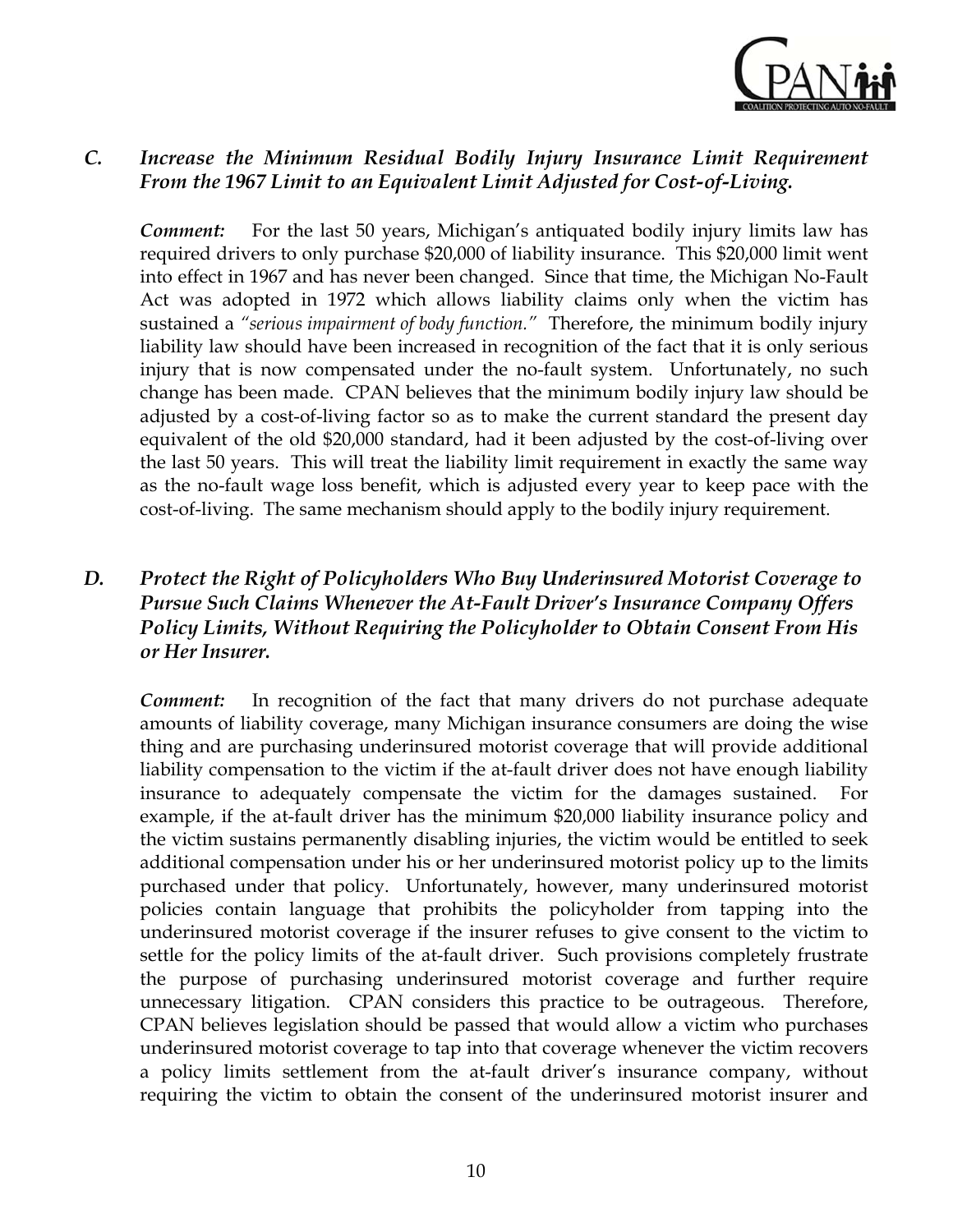

without having the victim's underinsured motorist coverage reduced by the amount recovered from the at-fault driver.

### *E. Prohibit Innocent Third-Parties from Losing Auto No-Fault PIP Benefits if Insurers Rescind the Policy Because of the Wrongful Acts of Another.*

*Comment:* For many years, Michigan adhered to the *"innocent party rule"* which says that if an insurer has a basis to rescind a policy because it was fraudulently obtained, the insurer may not rescind coverage for innocent third parties who are entitled to claim under that policy and who did not participate in the fraudulent act. This doctrine is now under attack in the courts and, if that attack is successful, many accident victims will lose the right to recover benefits if the policy, through no fault of their own, was obtained by the fraudulent act of another. CPAN believes that the innocent third-party rule should be codified by the Legislature to prevent this inequity.

#### *F. Codify the Right of Medical Providers to Bring Direct Legal Enforcement Action Against Insurers Who Fail to Pay for Services.*

**Comment:** For more than 20 years, the Michigan Courts have recognized that medical providers who render services to auto accident victims have a legal right to pursue a direct cause of action against a no-fault insurance company who does not pay for the services rendered to the patient. Our courts have recognized that this independent right of action by providers is important in the overall enforcement of the No-Fault Act. Unfortunately, insurance companies are attacking that principle in the courts, seeking a ruling that providers do not have the right to sue a no-fault insurance company for non-payment of medical expenses and that the provider's sole remedy is to sue the patient. Such a concept is completely antithetical to the objectives of the No-Fault Statute, which is to see that patients have their bills paid promptly without getting involved in litigation. Therefore, CPAN believes that the right of medical providers to bring a direct action against no-fault insurers who do not pay expenses should be codified.

#### *G. Allow Patients Whose Claims are Being Processed by the MCCA to Negotiate Monetary Redemptions of Their Claims, With Safeguards.*

*Comment:* For many catastrophically injured patients, the MCCA has become a living nightmare. Because of the MCCA's constant meddling in the payment of claims, patients are experiencing prolonged delays, frustration, anxiety, and often times the unnecessary expense of litigation. Rather than compelling catastrophically injured